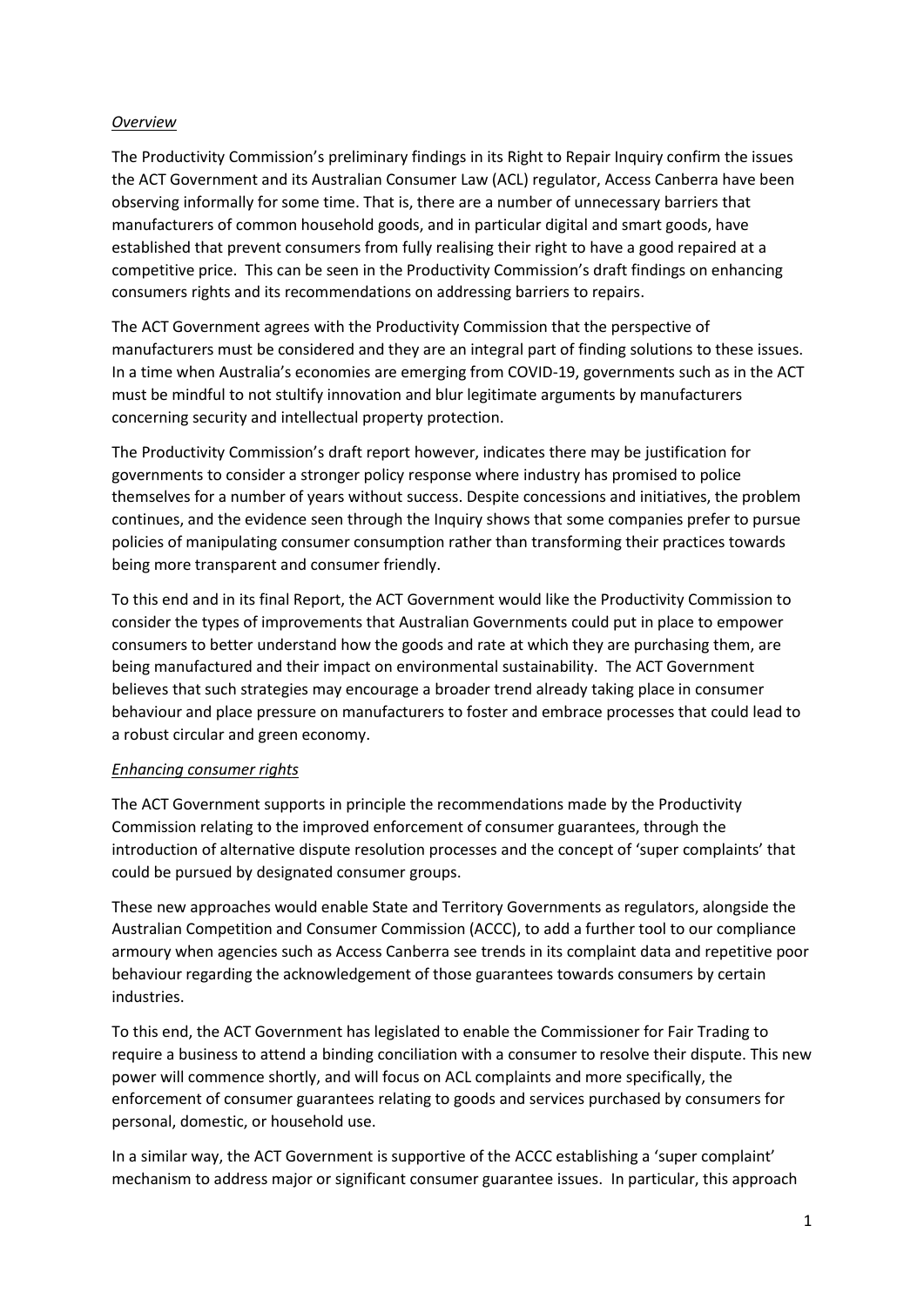would address one shortcoming with the current consumer guarantees in that they still fall to an individual consumer to enforce, with little in the way of broader mandatory enforcement where businesses fail to engage with a consumer on either consumer protection related issues and consumer conduct issues as well as possible competition issues relating to market structure and firm behaviour.

The 'super complaint' mechanism, appropriately designed and implemented, could go some way to addressing this shortcoming by empowering consumer advocacy groups to pursue issues on behalf of vulnerable and disadvantaged consumers. This mechanism would also provide State and Territory regulators with better visibility of the cause and impact that broader and entrenched issues such as product safety and durability – may be having at a national level. In turn, this could assist regulators to better design compliance approaches across state and territory boundaries. For instance, in 2020 Access Canberra received over 530 ACL complaints, with over 80 complaints alleging a major failure of a good and over 220 alleging a minor failure of a good.

Furthermore, having the ACCC work in collaboration with State and Territory regulators to develop and publish estimates for how long certain products can reasonably be expected to last – in other words, better informing consumers about planned obsolescence - would become a powerful tool for consumers and consumer advocacy groups. When coupled with the introduction of alternative dispute resolution processes, the ACT Government can see increased and informed estimates about a product's durability resulting in more positive outcomes for consumers in the ACT.

In considering this last recommendation further, the ACT Government would like to pose to the Productivity Commission, whether it might identify how Australian-based regulators could develop appropriate and reasonably accurate durability standards for products manufactured overseas. For instance, given the large volume of goods being purchased by consumers from online platforms and imported into Australia, would there be merit in having a process whereby product labelling and durability standards could be informed by Australia's current customs reporting system which requires importers to demonstrate the safety, suitability and manufacture of a product before it can enter the Australian market.

## *Overcoming barriers to repairs*

The Productivity Commission's analysis of the barriers to repairs in its draft report is both informative as well as concerning in the extent to which certain product manufacturers were found to use their much stronger bargaining position in the marketplace to dictate both how a consumer might seek a repair as well as encourage them to take up new products over current versions.

The ACT Government supports, as a matter of principle, that consumers should be able to use an independent repairer or access the resources needed to repair a product themselves. This is central to reducing waste, in particular in circumstances where there is the deliberate shortening of a product's lifespan – planned obsolescence. On this issue, the ACT Government supports the Productivity Commission's recommendation that more work be done by Australian Governments to improve consumers' awareness of their statutory consumer guarantees and to highlight that guarantees are not extinguished when the consumer has a good independently repaired and with the use of third-party parts.

In the ACT and as part of the roll-out of the new binding conciliation power, Access Canberra will look to deliver a dedicated engagement strategy. The strategy will aim to educate business and inform consumers about how the consumer guarantees work, how they might exercise them and for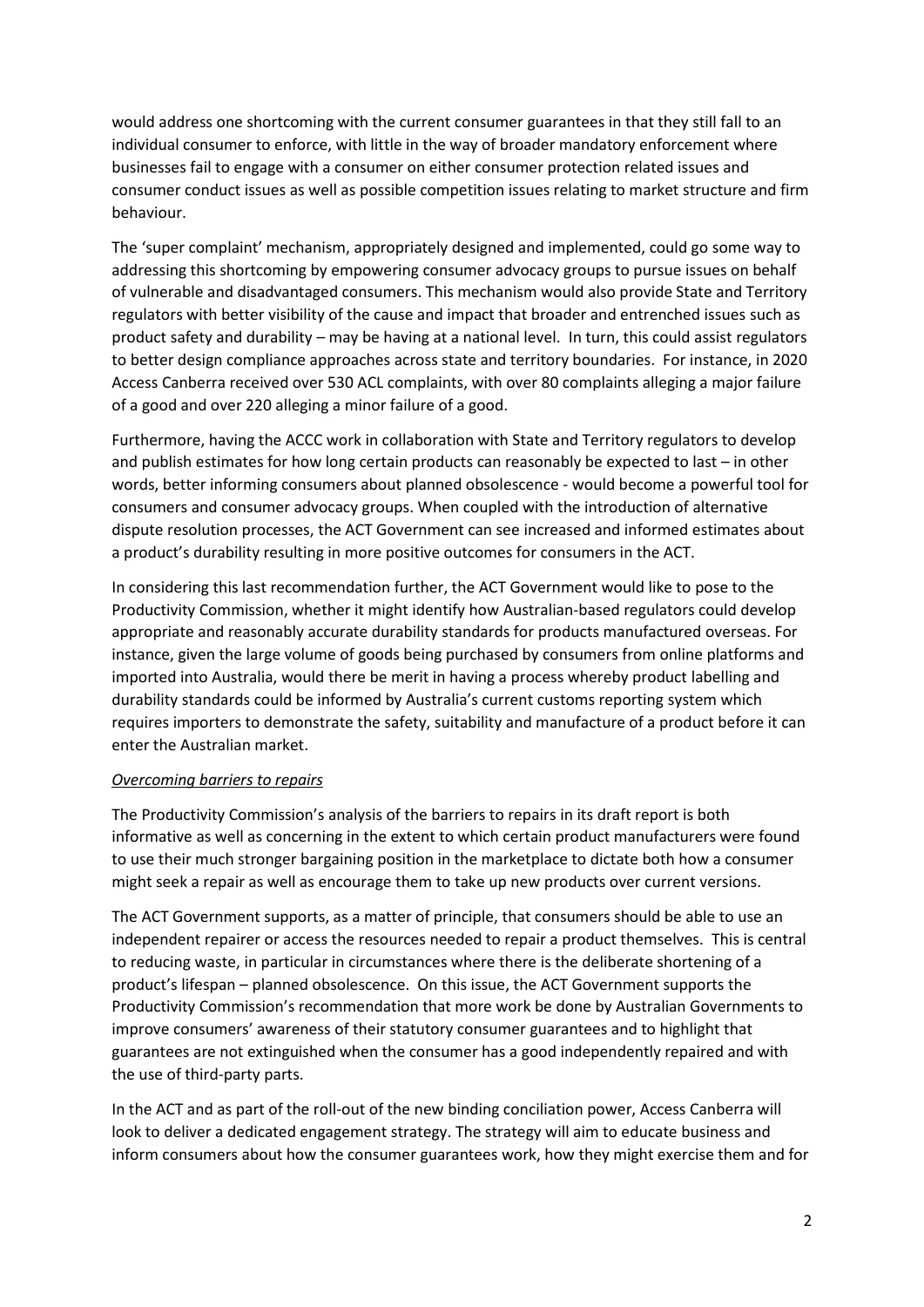businesses, how they can put complaint processes in place to proactively address issues raised by consumers about their products.

In the context of improving consumers' awareness of the guarantees, the ACT Government also supports the Productivity Commission's focus on the use of warranties by manufacturers to alter or void their obligation to replace, repair or refund a faulty good. The ACT also advocates strongly that any amendment to commercial warranties ought not to alter, impact upon or otherwise diminish the consumer's statutory guarantee rights.

In response to the Productivity Commission's call for submissions on the costs and benefits of a reform to prohibit warranty voiding clauses, the ACT Government would agree that further work such as a cost benefit analysis of the impacts to manufacturers, suppliers and consumers - would need to be undertaken across sectors of the community and industries. In particular, the ACT Government recognises the Productivity Commission's observations that such a reform may not necessarily improve consumers' access to repairs or even improve consumers' ability to enforce the consumer guarantees. Rather, manufacturers may look to new and innovative ways of limiting their liability, without the ACL being updated to keep up with those new business models.

From the ACT's perspective, it would not be supportive of any processes that may have an indirect consequence of leaving vulnerable consumers with costly goods and where they are locked out of repairs, forced to purchase new products that may not be ideal for them or where there are no effective protections for this cohort of consumers.

# *Intellectual property*

The ACT Government especially commends the Productivity Commission's considered approach on the challenges posed by the complex framework that currently exists in Australia regarding the protection of intellectual property and copyright laws. To this end, the ACT Government supports in principle, appropriate reforms to Australia's copyright laws that would better facilitate the sharing of repair information and access to repair information behind digital locks, where such use would be 'fair'. It also supports in principle giving further consideration to the introduction of a positive obligation on manufacturers to make repair supplies available to third parties.

Before endorsing any specific reforms however, the ACT Government shares the Productivity Commission's observations that it would need to better understand the broader impact of a positive obligation on manufacturers and across different industries and sectors of the consumer community. In particular, the ACT Government notes the Productivity Commission's comments that such an obligation would not necessarily prevent manufacturers from continuing to apply such protections of software on their products in the future. Indeed, such an approach may have a potentially detrimental effect of leaving consumers further vulnerable, disempowered and with limited options available to them to obtain a repair, particularly for costly goods that are essential to their lives and where they may not be able to afford to replace it.

To this end, it would be useful if the Productivity Commission could develop further analysis indicating how such a reform might adversely impact vulnerable consumers such as those from a lower socio-economic background and across key sectors. For instance, the Productivity Commission might consider the current complaint data held by regulators and whether such data shows any correlations between the nature of complaints made about key essential goods used by Australians nationally (such as whitegoods, mobile phones and motor vehicles), vulnerable consumers impacted by faults arising from these goods and the current behaviour patterns towards the right to repair by key manufacturers for such goods.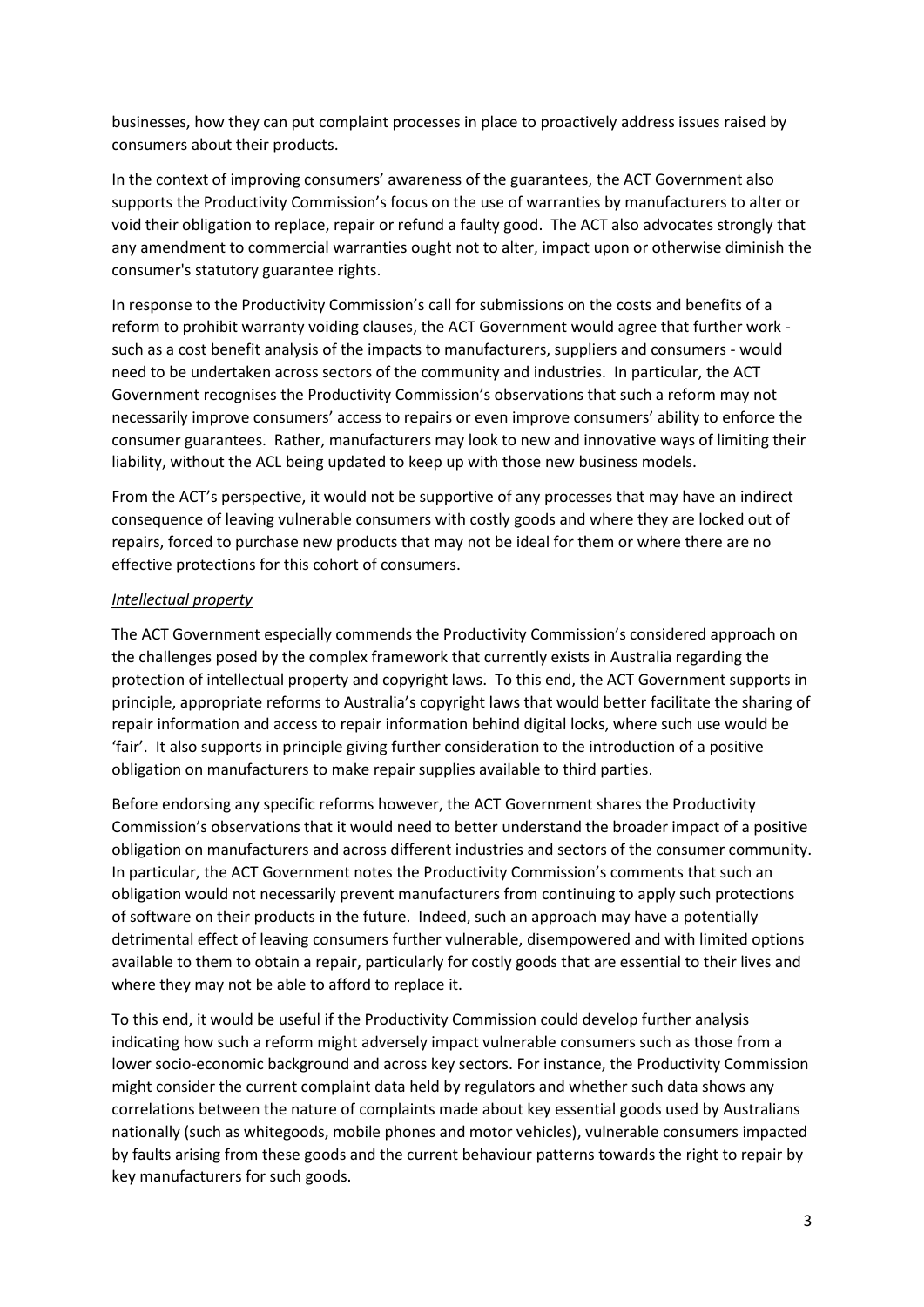As with any reforms, such proposals must also be balanced with enabling manufacturers to protect their proprietary information, especially where such intellectual property is key to continuing innovation that could deliver improved goods to consumers. In particular, the ACT Government would be keen to ensure any reform provides opportunities to creators of new and valuable knowledge to secure sufficient returns and motivate their initial endeavours or investment while encouraging the continued development of innovations that benefit society.

Prior to supporting reforms on these issues for instance, the ACT Government would likely need to undertake economic modelling on how any reforms in this field might impact key sectors of the ACT economy.

For instance, the ACT has a significant IT and digital services sector that derives a significant proportion of its design and research work from projects and new policies developed at both the ACT and broader Federal Government level. Canberra's IT sector comprises more than 1,000 businesses, ranging from multinationals down to micro businesses. In combination, these businesses engage in IT services that span diverse activities as enterprise resource planning, digital identity and documents management, cyber security, data centres and cloud computing, research and development for new government services, IT applications in fields like energy management and automotive and defence services. Many of the world's leading IT firms have significant operations in Canberra (including IMB, HP Enterprise, Microsoft and Oracle Corporation) and a number of local firms are undertaking significant product development activity in Canberra under their guidance (such as Tower Software (which was acquired by HP) and Intelledox (which was acquired by Smart Communications)).

In addition, the combination of Canberra's innovative, knowledge driven economy coupled with its cutting-edge infrastructure, high technology companies and national security organisations has positioned Canberra as Australia's Cyber Security capital. As a result, Canberra has Australia's highest concentration of national security agencies, assets, prime contractors, and small-medium enterprises delivering cyber security capabilities to the public and private sectors.

Furthermore, the ACT Government is also aware of initiatives at the Federal level promoting expanded investment into digital innovation - such as gaming design and digital simulations - that will have flow-on benefits and uses in other fields such as e-health and e-education, defence innovation, new medical patents, and the expansion of agri-tech – all of which could become new and emerging industries for the ACT region.

For these reasons, the ACT Government would want to understand whether reforms to intellectual property protections could result in seeing these industries being required to share and lose their competitive edge with small businesses who may only have the intention of accessing such information for the purposes of undertaking short term repairs to devices such as gaming consoles or mobile phones.

As such, the ACT Government considers that any consideration of reforms in this area would need to strike the right balance and include affording appropriate protection to technological programming and reforms that could bind repairers to appropriate confidentiality obligations to not publicly expose key intellectual information to the wider market.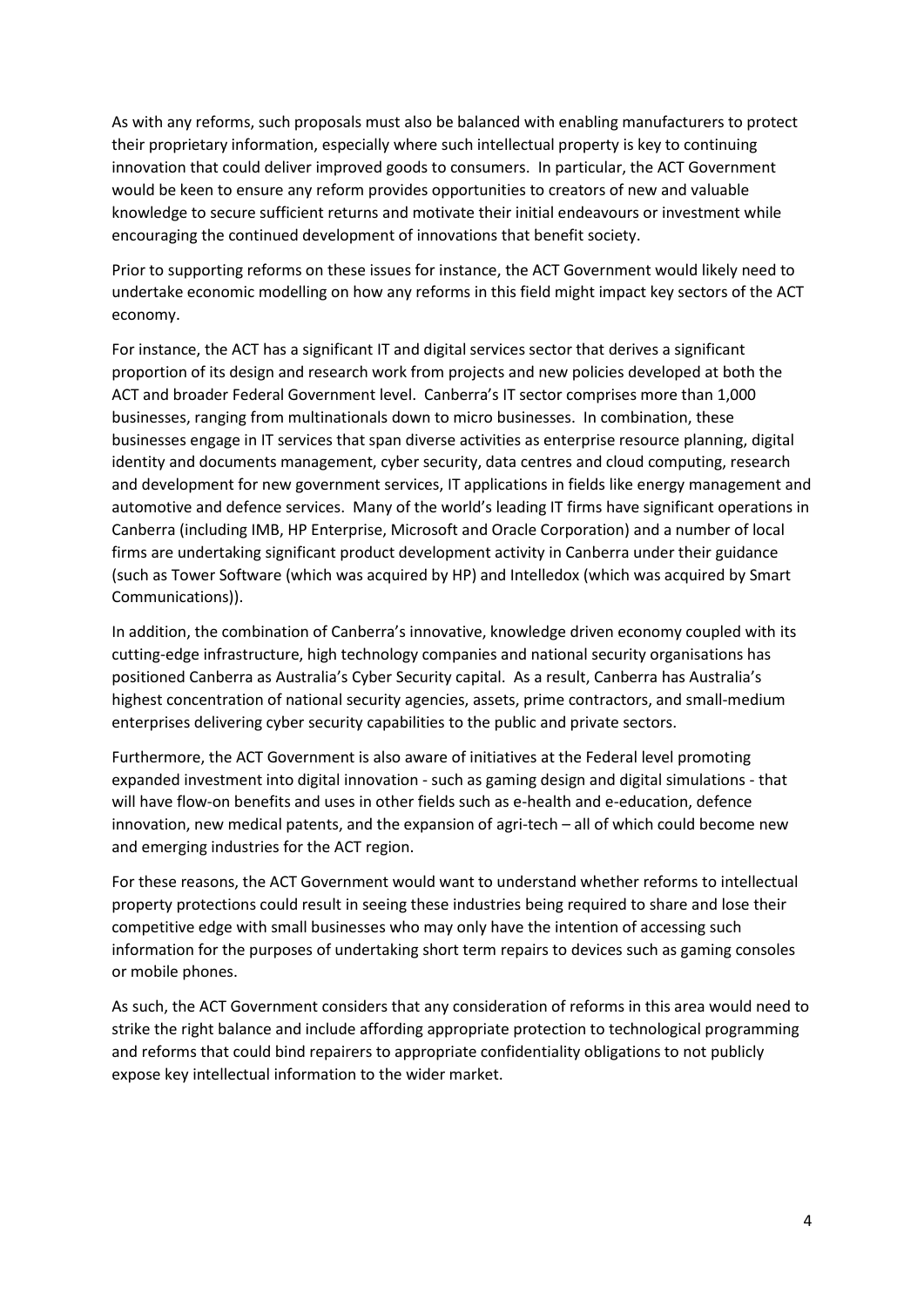## *Product design, obsolescence, and e-waste*

The ACT Government would also like to raise an issue that is important to the young and innovative Canberra community that it represents and which it would like to see the Productivity Commission consider as part of its final report deliberations.

In its report, the Productivity Commission makes the point that:

*'In weighing up the costs and benefits of potential right to repair reforms, the Commission has been mindful that it is not always preferable or cost effective for consumers to repair their products, or to keep them going for as long as possible. Consumers make choices to repair their products by weighing up the cost and convenience of repair, their preferences for newer products, and concerns about the environmental impacts of their consumption choices.'*

In the ACT Government's view, some of the behaviours the Productivity Commission has observed such as the deliberate shortening of a product's lifespan by manufacturing products using solder that does not allow the product to be repaired, refusing to supply component parts, or discontinuing software updates - need to be countered. It is an important aspect to a consumer's rights to be able to adjust their products as they see fit and as a true owner of those goods – that is, to get them fixed, changed or improved, to manage the good as they want and to make it last for as long as they wish or can.

The ACT Government supports the Productivity Commission's recommendation of improving product labelling to increase consumers' awareness of the components of a good. It also strongly supports changing product stewardship programs to include the counting of recycled and repaired goods in their statistics to foster the embracing of recycling options. Such approaches will all have a combined impact of stemming the creation of product turnover and e-waste by extending product viability and life spans.

However, as was recently discussed at the OECD's Consumers in the Marketplace conference, it is increasingly clear that consumer guarantees – such as the right to repair – are being viewed internationally through the prism of the impact that the manufacture of products are having on environmental degradation. Consumer advocacy groups are becoming increasingly vocal in pursuing the strengthening of consumer rights as a way of fostering a circular and greener economy in their respective countries.

Ideas such as increasing transparency in manufacturing supply chains, increasing access to ADR processes to raise complaints about faulty goods and demand repairs as well as ways of informing consumers about environmentally friendly products – are all causing companies to reflect on their processes and move towards sustainable ways of manufacturing and upcycling products.

In a similar vein and in the context of this Inquiry, the ACT Government views a consumer's right to repair as forming part of a broader role the ACL's consumer guarantees could have in Australia in empowering consumers to drive powerful and real change in reducing mass and unnecessary consumption of goods and the direct links between those trends and environmental degradation and the exportation of waste from Australia to other countries. These trends are having a profound impact on the global economy and the lives of workers in these industries and the ACT Government would like to encourage Australian consumers to consider the impact of the purchases they make, especially where such purchases may not be necessary or even desired by the consumer.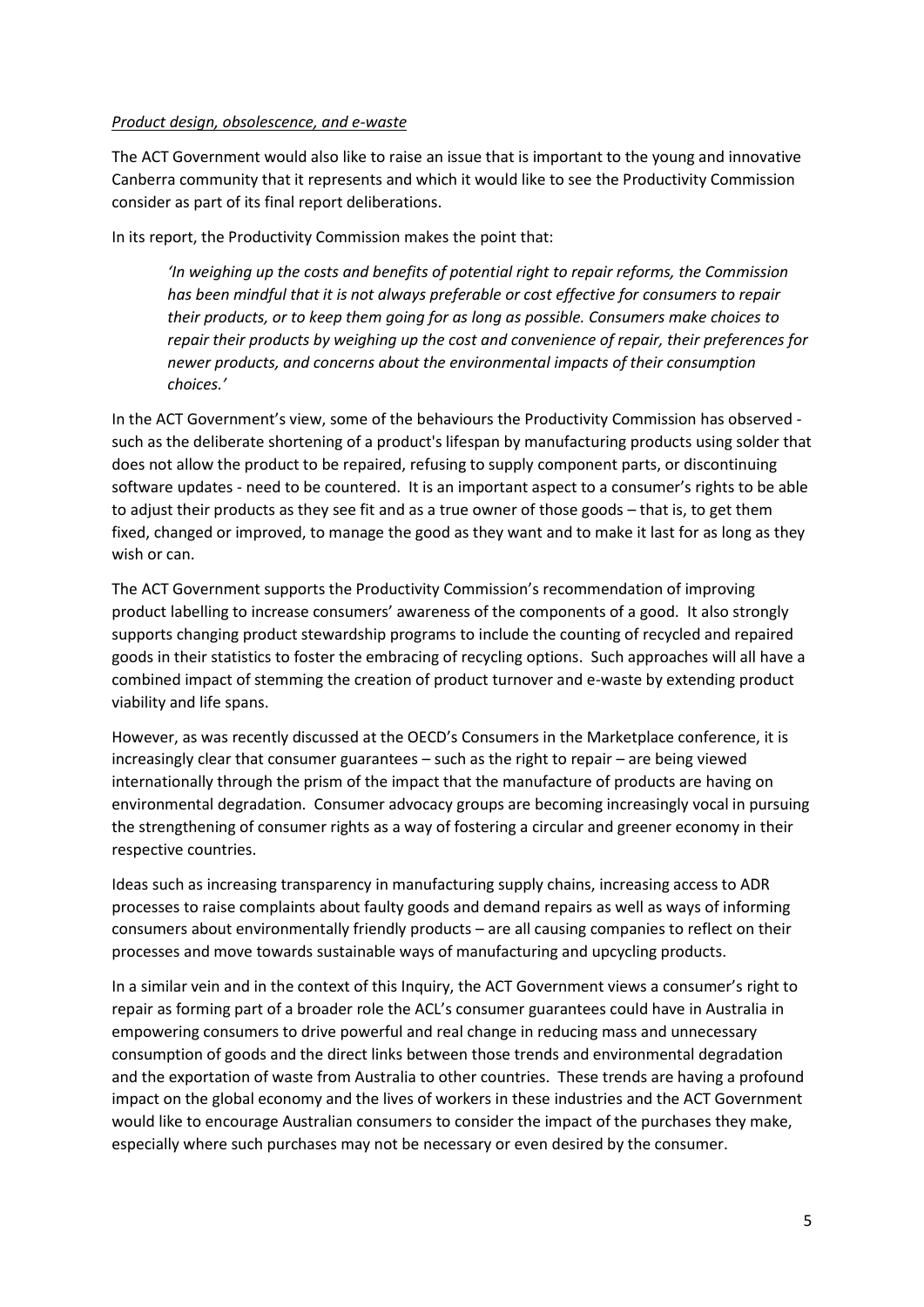Since the commencement of the Productivity Commission's Inquiry, the Federal Government has passed its *Recycling and Waste Reduction Bill 2020* which aims to establish a framework to regulate the export of waste glass, plastic (including processed engineered fuel), tyres and paper. Under this framework, the ACT Government understands that a specific export ban on sending mixed plastics overseas for recycling came into effect on 1 July 2021.

While such initiatives are positive and encourage industry and governments to work together to address the reduction of overall waste, they are unlikely to have a significant impact and rather, demonstrate the flow on costs to governments (and in turn, communities) who must look to other ways to accommodate the ever-increasing amount of waste being produced as a by-product of manufacturers encouraging increased consumption behaviour. Within this context, the ACT Government believes that large bases of consumers can play a far more responsive and critical role by using their purchasing power to drive significant change in encouraging the recycling of goods, starting with more proactive exercising of their consumer rights such as the right to a repair.

For instance, the Australian Bureau of Statistics' (ABS) Waste Account<sup>1</sup> released on 6 November 2020 found that Australia generated 75.8 million tonnes of solid waste in 2018-19, which was a 10% increase since 2016-17. Of this, while over half of all waste was sent for recycling (38.5 million tonnes), 27% was still sent to landfill for disposal (20.5 million tonnes). And most telling, the sectors that generated the most waste were manufacturing at 12.8 million tonnes (16.9%), construction at 12.7 million tonnes (16.8%), households at 12.4 million tonnes (16.3%) and electricity, gas and water services at 10.9 million tonnes (14.4%).

Specifically, households were found to be the largest contributor of plastics waste, supplying 47% of all plastic waste (1.2 million tonnes), with manufacturing at 15% (380,000 tonnes). Of the 539,000 tonnes of e-waste generated, approximately 40% was contributed by households, with half of the waste that was generated, recycled. In addition, categories of waste with the lowest recovery rate (that is, waste materials that were not sent for recycling, used for energy production or exported) were textiles, leather and rubber at 26%, hazardous waste at 27% and plastics at 19%. In fact, all plastic types were reported as having the worst recovery rates of around 15% and of the 2.5 tonnes of waste generated, 84% was sent straight to landfill.

Furthermore, the total expenditure (borne by governments) on waste collection, treatment and disposal services was valued at \$16,989 million with household waste costing \$595 million compared to construction at \$2 billion, manufacturing at \$1.2 billion and agriculture at \$507 million. In effect, this data indicates that households are producing waste in equal quantities to sectors such as the manufacturing and construction sectors. This is often waste arising from increased levels of the private consumption of goods ranging from electronics, clothing and other common household products.

In the face of this data, the ACT Government believes true consumer power could have a very direct and impactful effect on reducing the amount of waste that households are producing (and indirectly reduce waste management costs to government) merely by being more considered in the products households are purchasing and undertaking actions like regular repairs that would see decreased amounts of waste ending in landfill.

<sup>1</sup> [https://www.abs.gov.au/statistics/environment/environmental-management/waste-account-australia](https://www.abs.gov.au/statistics/environment/environmental-management/waste-account-australia-experimental-estimates/latest-release#data-download)[experimental-estimates/latest-release#data-download,](https://www.abs.gov.au/statistics/environment/environmental-management/waste-account-australia-experimental-estimates/latest-release#data-download) accessed 20 July 2021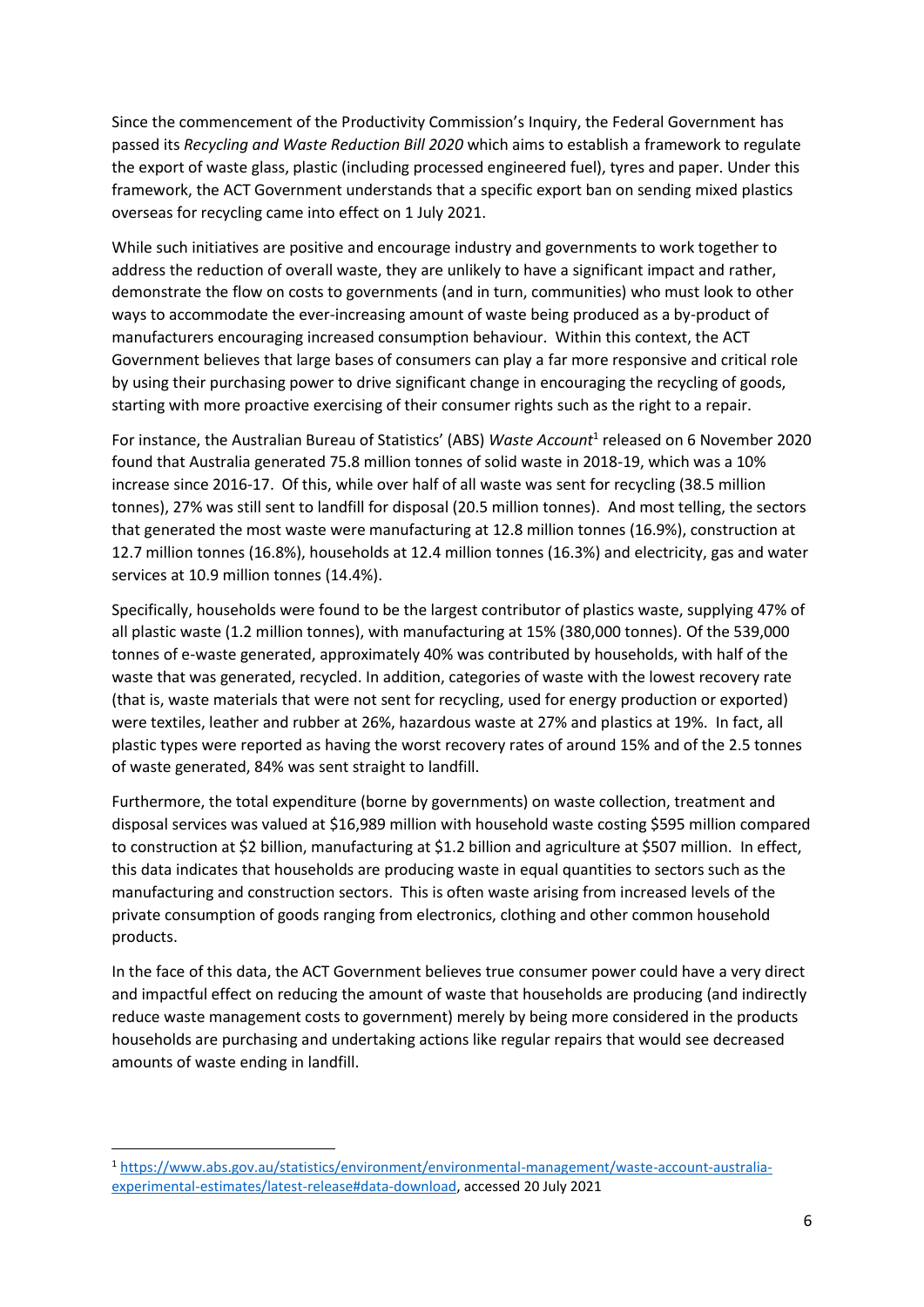Findings in the Federal Department of Agriculture, Water and Environment's *National Waste Report 2020*<sup>2</sup> released in November 2020 provide further support for these trends, with the report acknowledging that a significant accumulation of plastics is occurring in the built environment, with many longer-lived consumer products contributing to landfill<sup>3</sup>. In addition, while technological change is changing the types of waste and quantities produced (for instance, the shift from paper to digital communications is leading to less paper wastage), the quantity of e-waste items is growing strongly, albeit while the weight of these wastes is rising more slowly (as items get lighter)<sup>4</sup>. The report also observes that while government policy shapes community expectations and behaviours, community expectations also drive government policy with the report acknowledging that in general, Australians support waste reduction and recycling and want to see more of it, with the policy focus shifting from waste management to a more integrated push to develop a circular economy<sup>5</sup>.

Finally, the OECD's *Environment at a Glance Indicator - Circular economy - Waste and materials*<sup>6</sup> recently confirmed that at the international level and in the context of managing increasing amounts of waste, '*the use of raw materials from natural resources and the related production and consumption processes have environmental, economic and social consequences in countries and beyond national borders'.*

In discussing the challenge that most countries are confronting in generating increasing amounts of waste, the report noted that only a few countries have been successful worldwide in decoupling the rate of total waste generation from its population and economic growth. Rather, the OECD observed that the amounts of waste generated have been rising since the 1990s, in line with private consumption expenditure and a country's corresponding GDP. In particular, the OECD's data shows that the amount and composition of municipal waste varies among OECD countries and can be linked to levels and patterns of consumption, urbanisation rates, income levels, lifestyles and national waste management practices. As a result, the OECD's report calls for a broadening of endto-end waste-management approaches to better manage waste and its indirect impacts, specifically including consumer-friendly policies such as eco-design, reuse, repair, refurbishment, remanufacturing and extended producer responsibility schemes.

## *Conclusion*

From the ACT's perspective, the Productivity Commission's Inquiry into the Right to Repair offers Australian Governments an opportunity to consider strengthening and better enforcing the ACL's consumer guarantees – such as enabling consumers to better understand about a product's manufacture and durability – to help them make informed decisions about the products they choose to buy while potentially resisting the manipulation of manufacturers. This can flow into effecting change in supply chains when consumers request a repair of a good that they still enjoy using and have a preference for, above purchasing a new replacement.

Within this context however, the ACT believes it is critically important that the perspectives of manufacturers are not only considered but form a key part of the solutions that can come about if

<sup>2</sup> [https://www.environment.gov.au/system/files/pages/5a160ae2-d3a9-480e-9344-](https://www.environment.gov.au/system/files/pages/5a160ae2-d3a9-480e-9344-4eac42ef9001/files/national-waste-report-2020.pdf) [4eac42ef9001/files/national-waste-report-2020.pdf,](https://www.environment.gov.au/system/files/pages/5a160ae2-d3a9-480e-9344-4eac42ef9001/files/national-waste-report-2020.pdf) accessed 20 July 2021

<sup>&</sup>lt;sup>3</sup> Ibid at page 45.

<sup>4</sup> Ibid at page 105.

<sup>5</sup> Ibid at page 105.

<sup>6</sup> [https://www.oecd.org/environment/environment-at-a-glance/Circular-economy-waste-and-materials-May-](https://www.oecd.org/environment/environment-at-a-glance/Circular-economy-waste-and-materials-May-2020.pdf)[2020.pdf,](https://www.oecd.org/environment/environment-at-a-glance/Circular-economy-waste-and-materials-May-2020.pdf) accessed 20 July 2021.